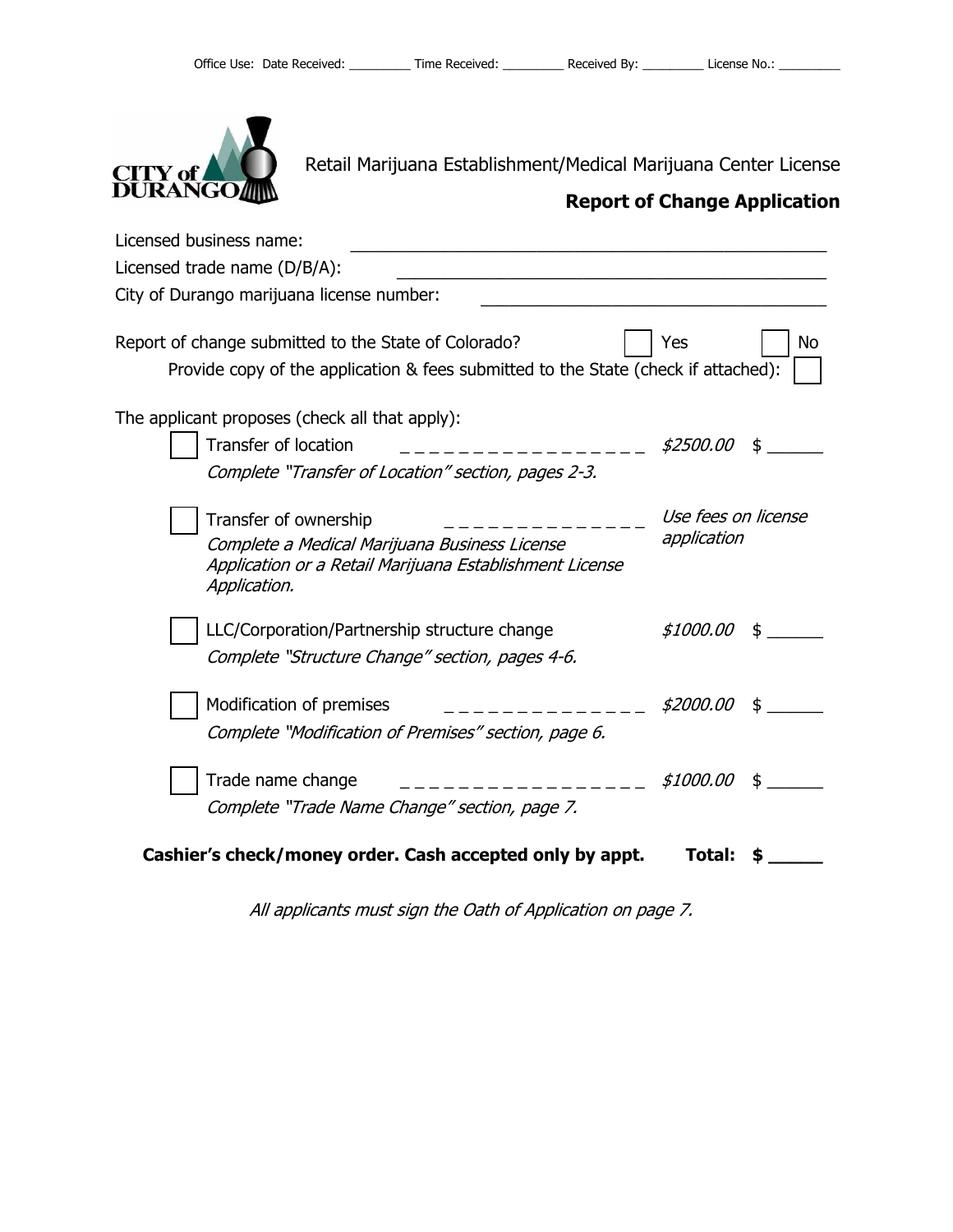| <b>All Applicants</b>                                               |                                                                                               |          |  |
|---------------------------------------------------------------------|-----------------------------------------------------------------------------------------------|----------|--|
| Address of current premises:                                        |                                                                                               |          |  |
| City, state, ZIP:                                                   | Premises telephone:                                                                           |          |  |
| Business email:                                                     | Website:                                                                                      |          |  |
|                                                                     |                                                                                               |          |  |
| License mailing contact:                                            |                                                                                               |          |  |
| (check if same as<br>Mailing address:<br>address of premises)       |                                                                                               |          |  |
| City, state, ZIP:                                                   |                                                                                               |          |  |
| Email:                                                              | Telephone:                                                                                    |          |  |
|                                                                     |                                                                                               |          |  |
| Sales tax mailing contact:<br>(check if same as<br>Mailing address: |                                                                                               |          |  |
| address of premises)<br>City, state, ZIP:                           |                                                                                               |          |  |
| Email:                                                              | Telephone:                                                                                    |          |  |
|                                                                     |                                                                                               |          |  |
|                                                                     |                                                                                               |          |  |
|                                                                     |                                                                                               |          |  |
|                                                                     |                                                                                               |          |  |
|                                                                     |                                                                                               |          |  |
|                                                                     | <b>Transfer of Location</b>                                                                   |          |  |
| Address of proposed premises:                                       |                                                                                               |          |  |
| City, state, ZIP:                                                   | Premises telephone:                                                                           |          |  |
|                                                                     |                                                                                               |          |  |
| Proposed date for transferred location to begin operations:         |                                                                                               |          |  |
|                                                                     |                                                                                               |          |  |
|                                                                     | By what means does the applicant have legal possession of the premises for at least 1 year    |          |  |
| from this date?<br>Deed<br>Lease                                    | Other (explain in detail):                                                                    |          |  |
|                                                                     |                                                                                               |          |  |
|                                                                     |                                                                                               |          |  |
|                                                                     |                                                                                               |          |  |
|                                                                     | If premises are leased, the tenant name on the lease must match the name of the licensed      |          |  |
|                                                                     | business. List here the names of landlord and tenant, and date of expiration, EXACTLY as this |          |  |
| information appears on the lease:<br>Landlord:                      | Tenant:                                                                                       | Expires: |  |
|                                                                     |                                                                                               |          |  |
|                                                                     | If premises are leased, attach the Landlord's Consent form, completed by the owner of the     |          |  |
|                                                                     | property and notarized. The consent must be specifically for the proposed retail operations.  |          |  |
|                                                                     | Check this box to indicate that the notarized Landlord's Consent form is attached.            |          |  |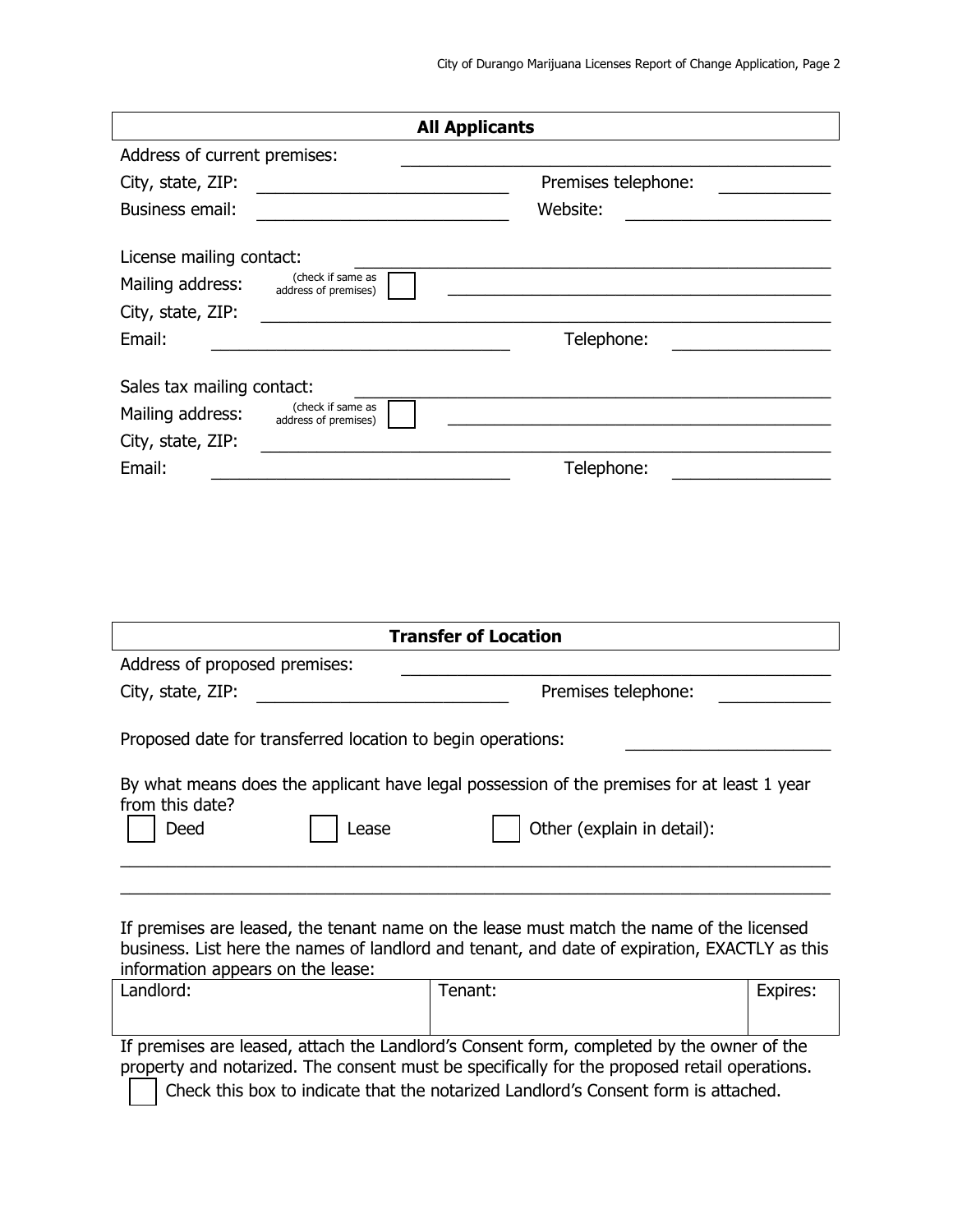| Are the premises in compliance with all zoning requirements of<br>the Durango Retail Marijuana Ordinance? | $\vert$   Yes       | $\overline{\phantom{a}}$ No |
|-----------------------------------------------------------------------------------------------------------|---------------------|-----------------------------|
| Are the premises to be licensed located within 1000 feet of any                                           | $\vert$ $\vert$ Yes | l No                        |

school, addiction recovery facility, or residential child care facility, or within 250 feet of a dedicated public park that contains children's playground equipment?

Additional documents to be submitted for any **transfer of location** application. Documents must follow the relevant requirements set forth in full detail in Ordinance O-2014-26, Article VIII, Division 1, Sec. 13-166 (retail) or O-2014-27, Division 2, Sec. 13-204 (medical). Please check each box to indicate that the document is attached.

| Community Development LUP approval                                                                                                                                                                                                                                                                                                                                                                  |
|-----------------------------------------------------------------------------------------------------------------------------------------------------------------------------------------------------------------------------------------------------------------------------------------------------------------------------------------------------------------------------------------------------|
| Lease or deed in the name of the applicant business                                                                                                                                                                                                                                                                                                                                                 |
| Proof of Comprehensive General Liability insurance with minimum single limits of one<br>million dollars $(\$1,000,000)$ each occurrence and two million dollars $(\$2,000,000)$<br>aggregate, applicable to all premises and operations                                                                                                                                                             |
| A dimensioned floor plan on 8 $\frac{1}{2}$ x 11" paper                                                                                                                                                                                                                                                                                                                                             |
| Indication of the maximum amount of marijuana and/or marijuana-infused products<br>that may be on the business premises                                                                                                                                                                                                                                                                             |
| Security plan indicating how the applicant will comply with applicable laws, rules, and<br>regulations, per Sec. 13-166(i) and Sec. 13-173                                                                                                                                                                                                                                                          |
| Lighting plan, showing the illumination of the outside of the establishment for security<br>purposes and compliance with applicable city requirements                                                                                                                                                                                                                                               |
| Vicinity map, drawn to scale, indicating within a radius of $\frac{1}{4}$ mile from the boundaries<br>of the property upon which the establishment is located, the proximity of the property<br>to any school, residential child care facility, addiction recovery facility, or dedicated<br>public park containing children's playground equipment, and to any other facilities<br>required by law |
| Plan for ventilation that describes the ventilation systems that will be used to prevent<br>any odor of marijuana from extending beyond the premises of the business                                                                                                                                                                                                                                |
| Description of all regulated toxic, flammable, or other materials that will be used, kept,<br>or created at the establishment, and the location where such materials will be stored                                                                                                                                                                                                                 |
| All relevant fees (totaled on page 1 of this application)                                                                                                                                                                                                                                                                                                                                           |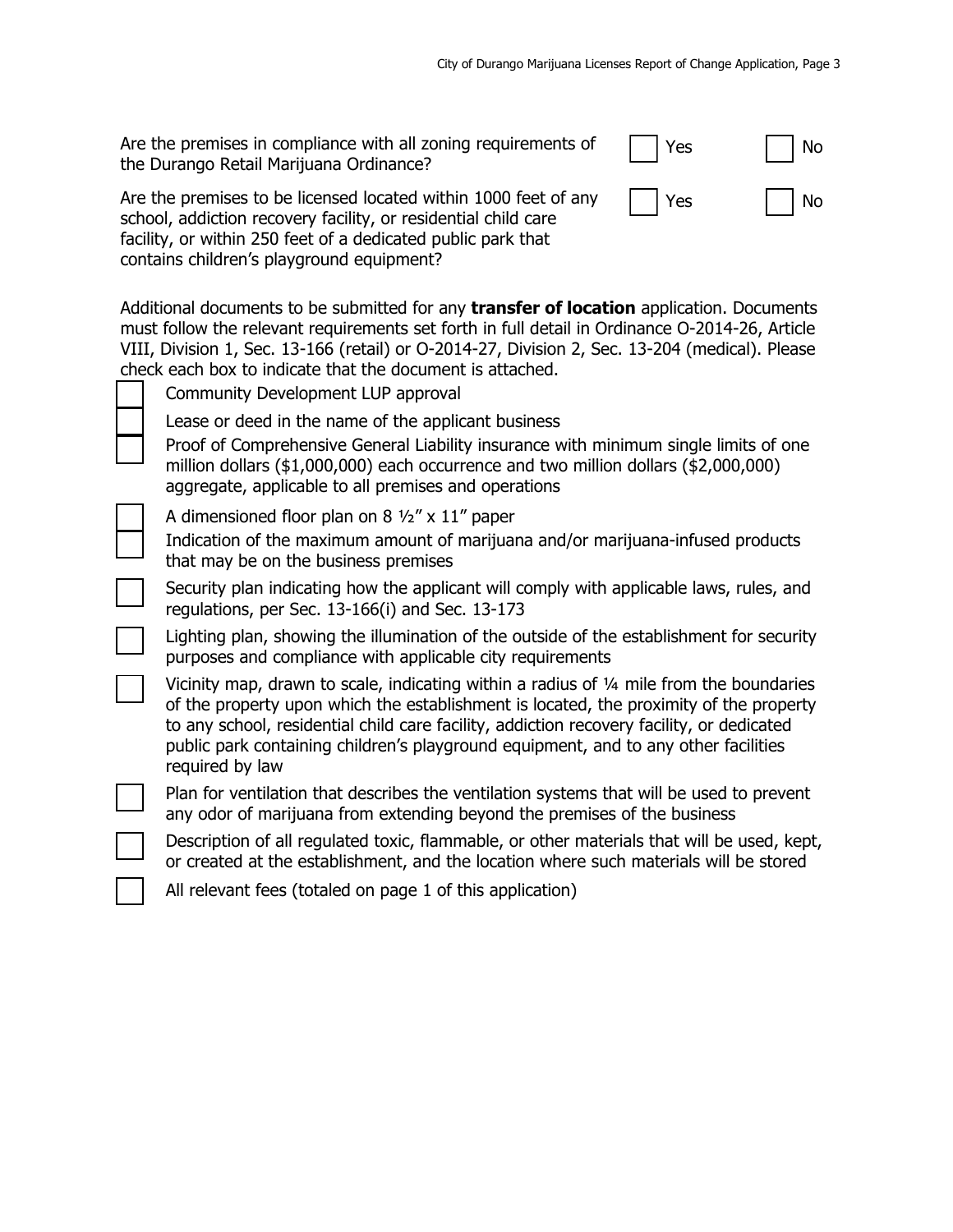| <b>Structure Change</b> |             |                                                           |  |
|-------------------------|-------------|-----------------------------------------------------------|--|
| Applying as:            | Corporation | Limited Liability Corporation                             |  |
|                         | Partnership | Association                                               |  |
|                         |             | Individual/Sole Proprietor - Affidavit of Lawful Presence |  |

required for all Sole Proprietorships

If applicant is a corporation, partnership, limited liability corporation, or association (**not** a sole proprietorship), applicant must list **all officers, directors, partners, and managing members**. In addition, applicant must list **any stockholders, partners, members, or other persons with any financial interest in the applicant**.

| Name (indicate if new for<br>Transfer of Ownership) | Home address, city, state,<br>ZIP code | <b>DOB</b> | Title | % owned |
|-----------------------------------------------------|----------------------------------------|------------|-------|---------|
|                                                     |                                        |            |       |         |
|                                                     |                                        |            |       |         |
|                                                     |                                        |            |       |         |
|                                                     |                                        |            |       |         |
|                                                     |                                        |            |       |         |

Check here if additional information is provided on a separate sheet.

List **any** individual whose ownership or financial interest is being removed as part of this application.

| Name | Home address, city, state,<br>ZIP code | <b>DOB</b> | Title | % owned |
|------|----------------------------------------|------------|-------|---------|
|      |                                        |            |       |         |
|      |                                        |            |       |         |
|      |                                        |            |       |         |
|      |                                        |            |       |         |
|      |                                        |            |       |         |

Check here if additional information is provided on a separate sheet.

Has the applicant or any owner, member, business manager, party with a financial interest, or other person named on this application ever been convicted, entered a plea of nolo contendre, or entered a plea of guilty in conjunction with a deferred sentence and judgment pertaining to any charge related to possession, use, or possession with intent to distribute narcotics, drugs, or controlled substances?



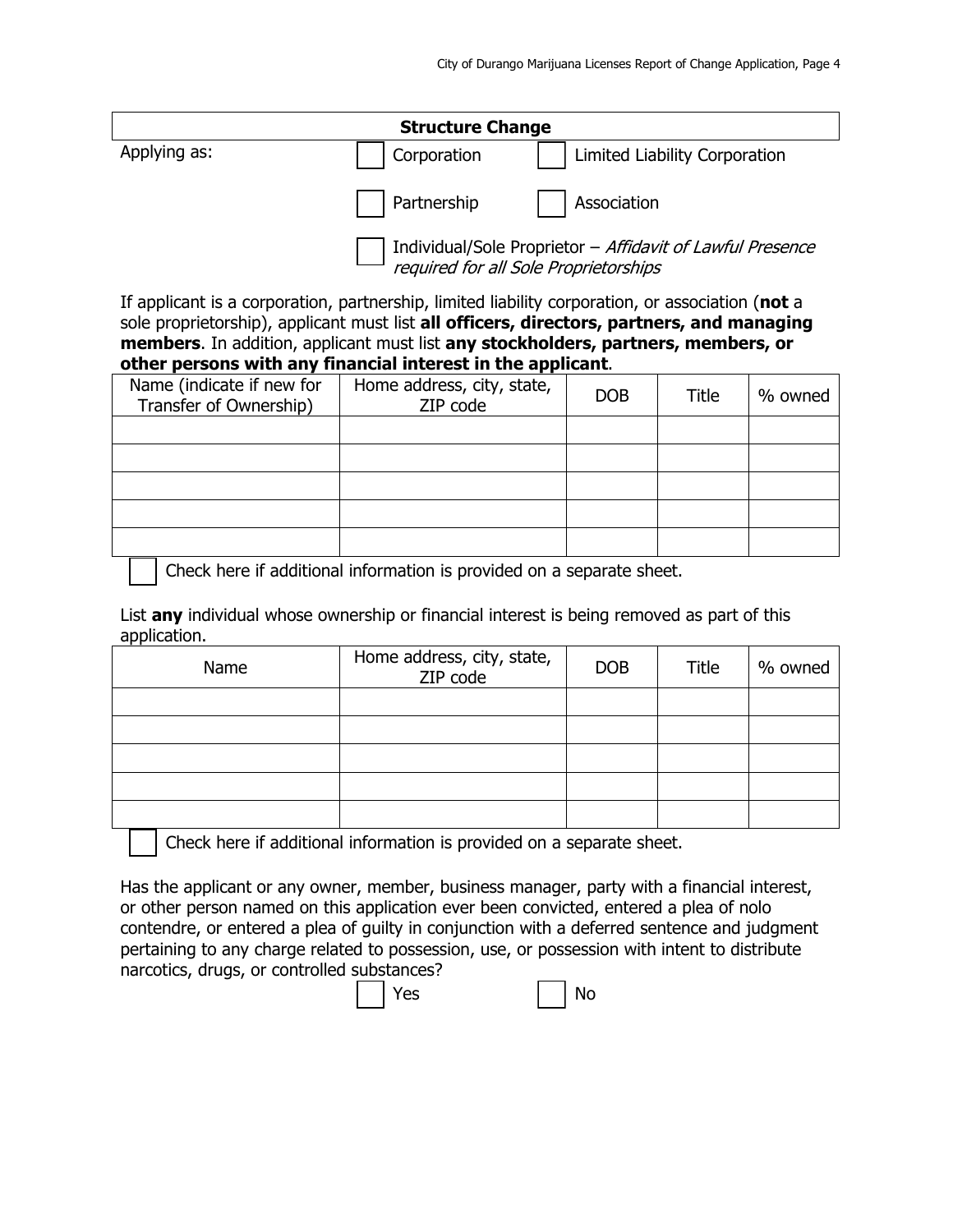Has the applicant or any owner, member, business manager, party with a financial interest, or other person named on this application ever been convicted, entered a plea of nolo contendre, or entered a plea of guilty in conjunction with a deferred sentence and judgment pertaining to any charge related to driving or operating a motor vehicle while under the influence of or while impaired by alcohol or controlled substances?

Has the applicant or any owner, member, business manager, party with a financial interest, or other person named on this application ever been convicted, entered a plea of nolo contendre, or entered a plea of guilty in conjunction with a deferred sentence and judgment pertaining to any felony?  $\Box$   $\lor$   $\lhd$   $\lhd$   $\lhd$   $\lhd$   $\lhd$   $\lhd$   $\lhd$   $\lhd$ 

| ı | $-$ |  | _ |
|---|-----|--|---|
|   |     |  |   |

If the answer to any of the previous three questions is yes, please provide the following.

| Individual name and<br>location of court | Charge<br>convicted of | Sentence | Date of<br>sentencing | Last date of<br>incarceration/<br>parole/<br>probation |
|------------------------------------------|------------------------|----------|-----------------------|--------------------------------------------------------|
|                                          |                        |          |                       |                                                        |
|                                          |                        |          |                       |                                                        |

Check here if additional information is provided on a separate sheet.

Has the applicant or any owner, member, business manager, party with a financial interest, or other person named on this application been denied an application for a retail or medical marijuana license by any jurisdiction?

**Solution Service State Service State State State State State State State State State State State State State State State State State State State State State State State State State State State State State State State Stat** 

| Has the applicant or any owner, member, business manager,       |
|-----------------------------------------------------------------|
| party with a financial interest, or other person named on this  |
| application had a retail or medical marijuana license suspended |
| or revoked by any jurisdiction?                                 |

Has the applicant or any owner, member, business manager, party with a financial interest, or other person named on this application been denied an application for a liquor license by any jurisdiction?

 If the answer to any of the previous three questions is yes, please provide a detailed written explanation. (Check if attached.)

| Yes | No |
|-----|----|
| Yes | No |

|  | ′ ∩⊂ |  | Nο |
|--|------|--|----|
|--|------|--|----|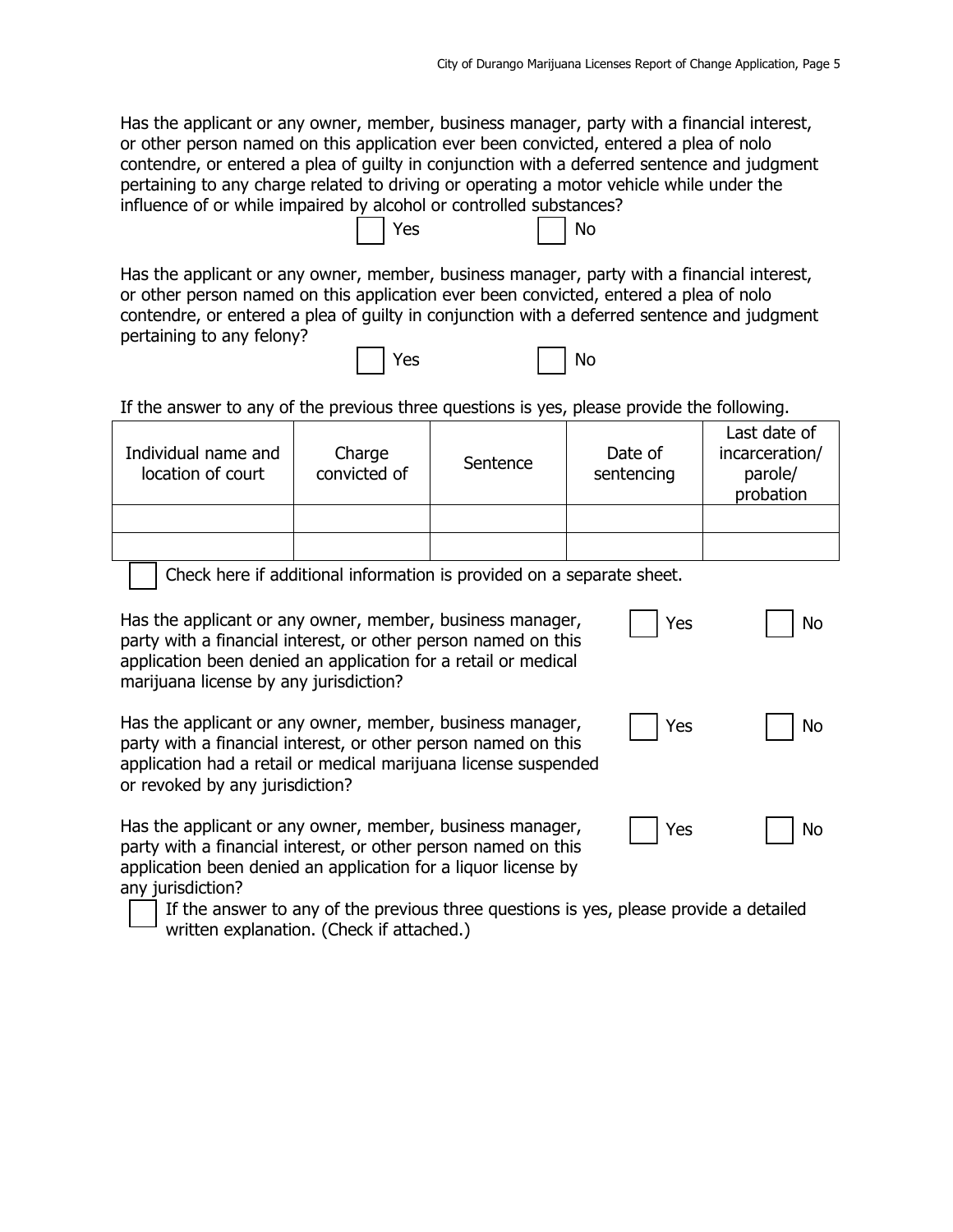Additional documents to be submitted for any **structure change** application. Documents must follow the relevant requirements set forth in full detail in Ordinance O-2014-26, Article VIII, Division 1, Sec. 13-166 (retail) or O-2014-27, Division 2, Sec. 13-204 (medical). Please check each box to indicate that the document is attached.

 Fingerprints and personal histories for all newly-listed owners and parties having a financial interest in the proposed establishment

 Copies of state badges for owner(s) and any business manager(s) reported to the state Documentation supporting the changes reflected (such as purchase, sale, or closing agreement)

Colorado Department of Revenue Form DR 8535

 Certificate of Good Standing from Colorado Secretary of State (entity name must match applicant business name)

All relevant fees (totaled on page 1 of this application)

| <b>Modification of Premises</b>                                                                                                                                                                                                                                                                                                                                                                 |  |  |  |  |
|-------------------------------------------------------------------------------------------------------------------------------------------------------------------------------------------------------------------------------------------------------------------------------------------------------------------------------------------------------------------------------------------------|--|--|--|--|
| Are the premises in compliance with all zoning requirements of<br>Yes<br>No<br>the Durango Retail Marijuana Ordinance?                                                                                                                                                                                                                                                                          |  |  |  |  |
| Documents to be submitted for any <b>modification of premises</b> application. Documents must<br>follow the relevant requirements set forth in full detail in Ordinance O-2014-26, Article VIII,<br>Division 1, Sec. 13-166 (retail) or O-2014-27, Division 2, Sec. 13-204 (medical). Please check<br>each box to indicate that the document is attached.<br>Community Development LUP approval |  |  |  |  |
| An updated copy of lease or deed<br>Landlord's Consent Form (if premises are leased), completed by the owner of the<br>property and notarized, and encompassing the proposed operations                                                                                                                                                                                                         |  |  |  |  |
| An operating plan for the proposed establishment, including:<br>A detailed description of products and services to be provided, including an<br>indication of whether the establishment proposes to engage in the retail sale of<br>edible marijuana products                                                                                                                                   |  |  |  |  |
| A dimensioned floor plan on 8 $\frac{1}{2}$ x 11" paper<br>Indication of the maximum amount of marijuana and/or marijuana-infused products<br>that may be on the business premises                                                                                                                                                                                                              |  |  |  |  |
| Security plan indicating how the applicant will comply with applicable laws, rules, and<br>regulations, per Sec. 13-166(i) and Sec. 13-173                                                                                                                                                                                                                                                      |  |  |  |  |
| Lighting plan, showing the illumination of the outside of the establishment for security<br>purposes and compliance with applicable city requirements                                                                                                                                                                                                                                           |  |  |  |  |
| Plan for ventilation that describes the ventilation systems that will be used to prevent<br>any odor of marijuana from extending beyond the premises of the business                                                                                                                                                                                                                            |  |  |  |  |
| Description of all regulated toxic, flammable, or other materials that will be used, kept,<br>or created at the establishment, and the location where such materials will be stored                                                                                                                                                                                                             |  |  |  |  |
| All relevant fees (totaled on page 1 of this application)                                                                                                                                                                                                                                                                                                                                       |  |  |  |  |